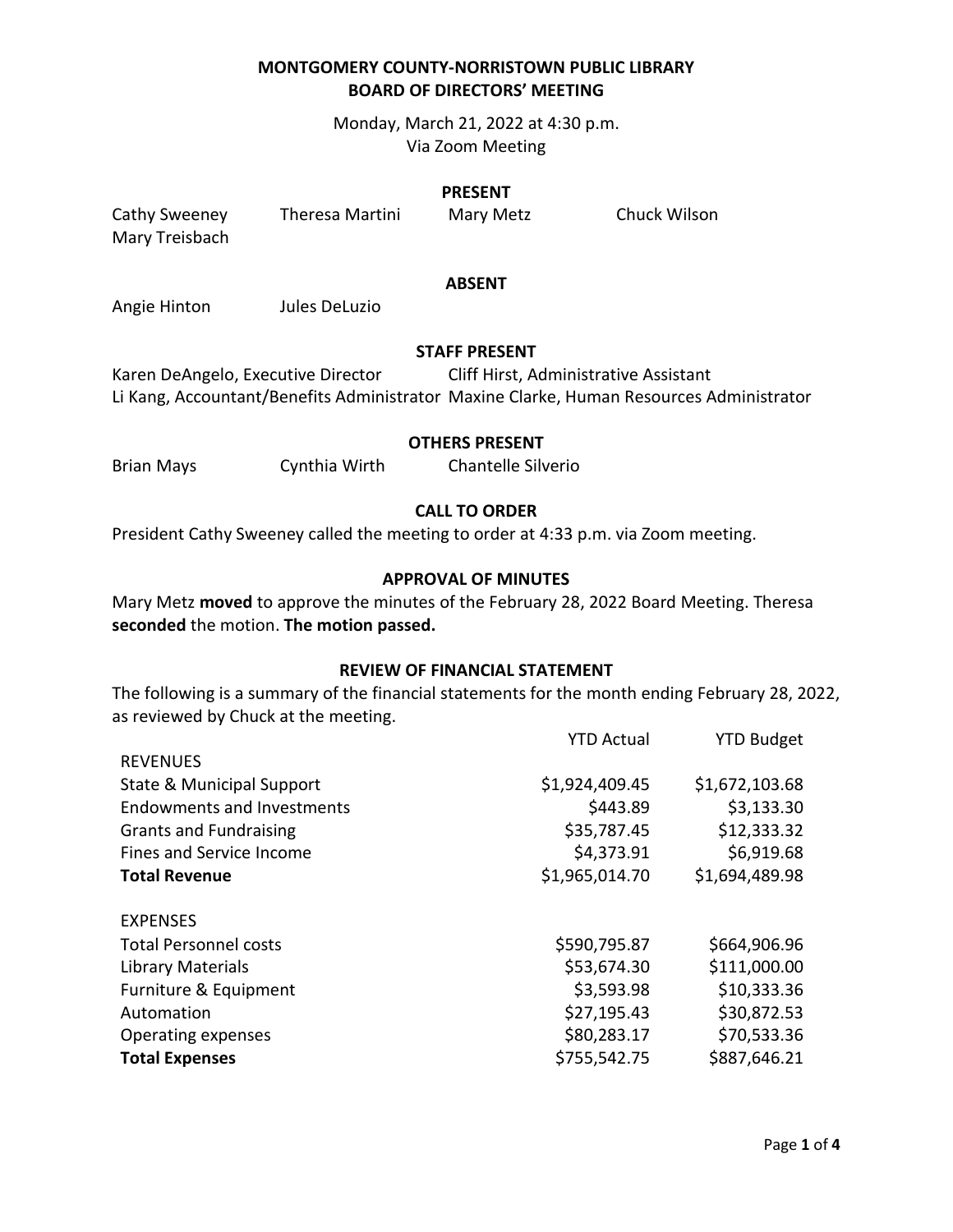Chuck noted that it is still early in the year, and given that many revenues and expenses are non-linear, they should better align to budget as the year progresses. Trash hauling expenses are already at 50% of budget for the year. Karen noted that this is due to our having hired a contractor to remove a large volume of old furniture from the Main Library.

Mary Metz **moved** to file the financial statements for audit. Theresa **seconded** the motion. **The motion passed.**

## **APPROVAL OF BILLS OVER \$1,000**

Chuck reviewed the bills over \$1,000.00 for March 2022 month-to-date. These payments totaled \$117,742.40. Chuck **moved** to approve the bills over \$1,000.00. Mary Metz **seconded** the motion. **The motion passed.**

### **PRESIDENT'S REPORT**

Cathy Sweeney

The June Jazz annual fundraiser will be on Thursday, June 2, 2022 from 5:00 p.m. to 8:00 p.m. at the Elmwood Park Zoo. The N Town Band has confirmed that they will perform at the event. The Zoo no longer offers tours of the Zoo to event tenants. Cliff will be sending 4 tickets to each Board member to purchase or to sell. He will also be sending a packet with the flier, sponsorship form, and ideas for contributions for the silent auction. Please reach out to your networks to solicit sponsorships. It is a long-standing tradition for the Board to contribute both a wine and a spirits basket to the silent auction.

Cathy reported that the Board will have a virtual retreat on Monday, May 2, 2022 from 4:00 p.m. to 6:30 p.m. During the meeting, Karen sent out links to the assessment forms for this event. These are due by March 31. Note that the individual Board member assessment form will not be shared with full Board, but is intended for personal reflection and development.

Cathy noted that there will be a free Board governance training session this coming Thursday. Cathy, Mary Treisbach, and Chantelle Silverio plan to attend.

Cathy reported that the Personnel Committee completed the Executive Director evaluation. Cathy conveyed her thanks to Mary Metz and Jules for serving on the committee. Cathy noted that the Board was in agreement with our forward motion, and that Karen's responses were consistent with that of the Board. Mary Metz reported that that the evaluation process went very smoothly.

# **EXECUTIVE DIRECTOR'S REPORT**

Karen DeAngelo

Karen introduced prospective new Board member Chantelle Silverio. Ms. Silverio responded to questions from Board members.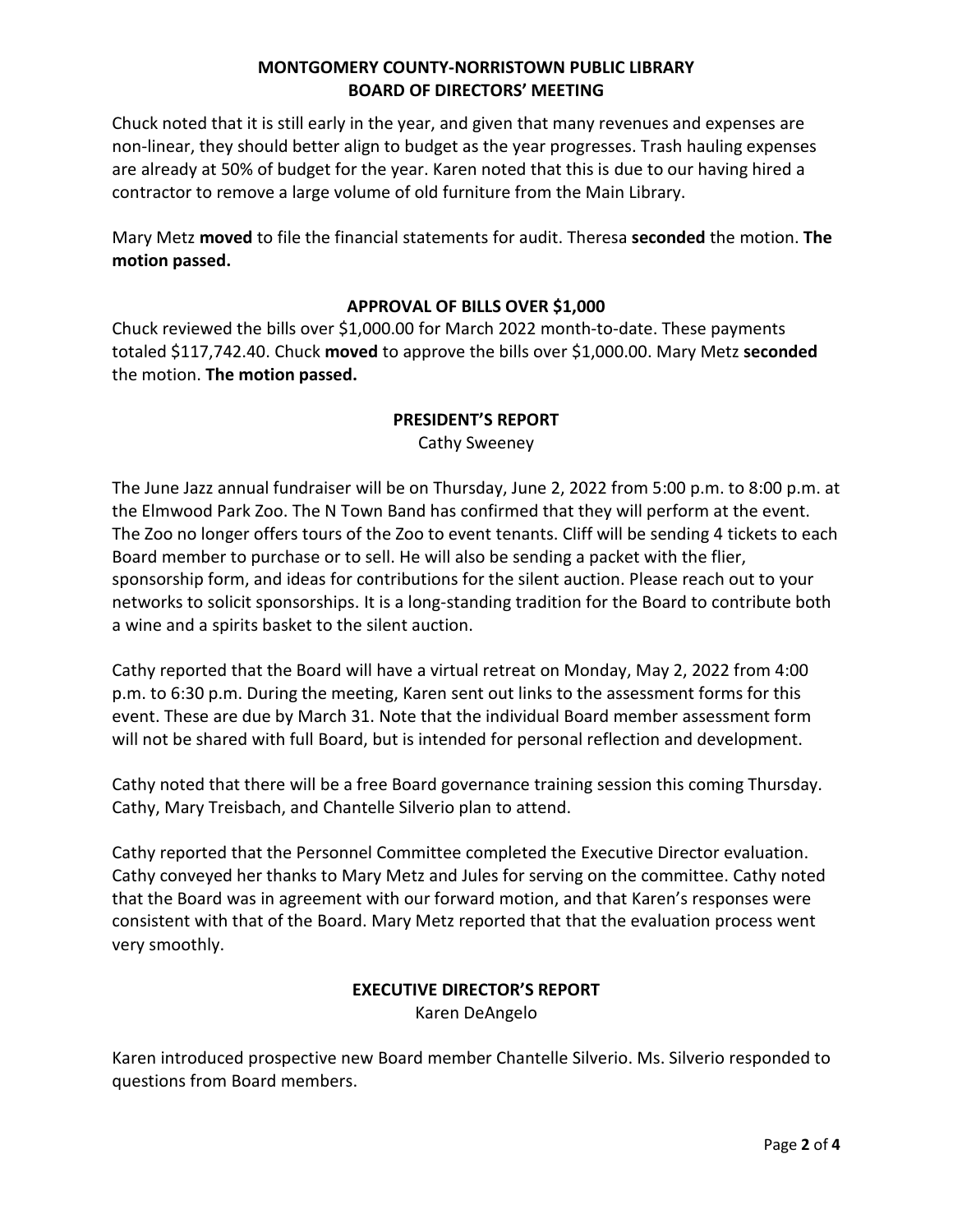The audit will be performed in early April. Most work for the State Annual Report is complete, but we are awaiting in-kind reports and "green sheets" from the County and Norristown.

Karen introduced Maxine Clarke, our new HR Administrator. Interviews for the open Youth District Consultant Librarian interviews are ongoing.

Karen will be sending out more doodle polls to Board members in order to select dates for strategic planning focus groups.

Karen reviewed the process we are using for suspending patrons, and expressed hope that Ryan Dowd's Homeless in the Library training will help reduce the need for further suspensions going forward.

Karen will attend the Montgomery County Chamber of Commerce's Chamber Fest on Wednesday, April 27, 2002, and will attend the Rotary Club of Norristown's Centennial Anniversary event on Thursday, May 12, 2022. Karen welcomes Board members to join her for these and similar events.

## **FRIENDS**

# Mary Treisbach

Mary reported that the Friends approved the Library's wish list for 2022 in the amount of \$2,000.00. This wish list supports library programming. Mary repeated that she intends for the Friends to be more than merely a purse for the library; it is her hope that in addition to financial support of the Library, that the Friends will be a bridge to the larger community. The Friends are going to be reviewing their by-laws, and they will continue to pursue diversity on their Board. Member Dwayne Moser has tapped into the Greater Norristown Ministerium for Board recruitment. The Friends membership letter has gone out. Board members are encouraged to join the Friends. A basic membership starts at only \$10.00 per year, though Friends can give at higher levels.

## **OLD BUSINESS**

Cliff asked that all Board members who have not already done so please complete and return the conflict-of-interest forms that he mailed to them in late January. He will again mail forms to the Board members who have not yet responded.

## **PUBLIC COMMENTS**

None.

# **EXECUTIVE SESSION**

Theresa **moved** to adjourn the meeting and go into Executive Session to discuss the candidacy of Chantelle Silverio for Board membership. Mary Metz **seconded** the motion. **The motion passed.** The Board went into Executive Session at 5:32 p.m.